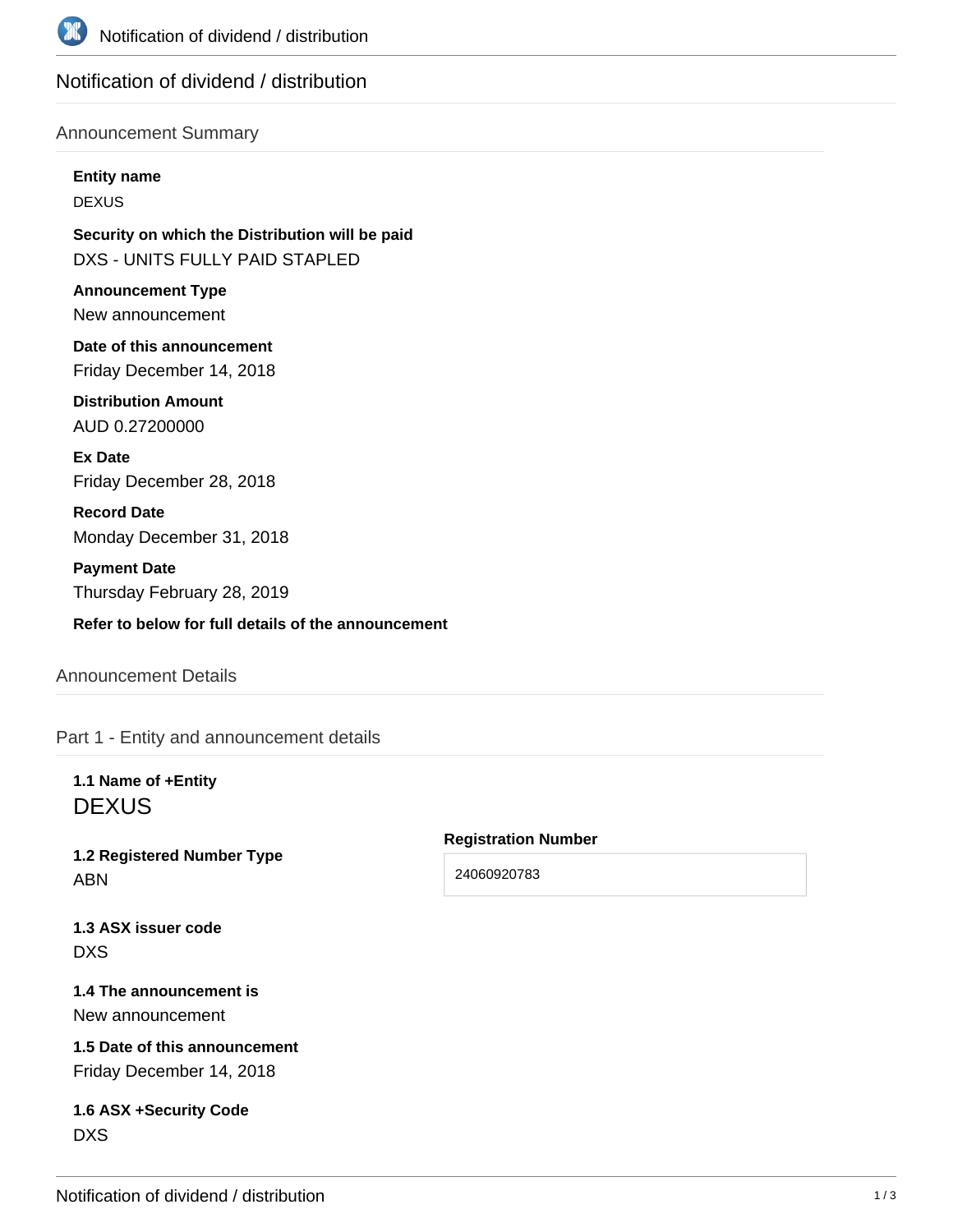

## **ASX +Security Description** UNITS FULLY PAID STAPLED

Part 2A - All dividends/distributions basic details

**2A.1 Type of dividend/distribution Ordinary** 

## **2A.2 The Dividend/distribution:**

relates to a period of six months

### **2A.3 The dividend/distribution relates to the financial reporting or payment period ending ended/ending (date)**

Monday December 31, 2018

**2A.4 +Record Date** Monday December 31, 2018

**2A.5 Ex Date** Friday December 28, 2018

**2A.6 Payment Date** Thursday February 28, 2019

**2A.7 Are any of the below approvals required for the dividend/distribution before business day 0 of the timetable?**

- **Security holder approval**
- **Court approval**
- **Lodgement of court order with +ASIC**
- **ACCC approval**
- **FIRB approval**
- **Another approval/condition external to the entity required before business day 0 of the timetable for the dividend/distribution.**

No

**2A.8 Currency in which the dividend/distribution is made ("primary currency")**

AUD - Australian Dollar

**2A.9 Total dividend/distribution payment amount per +security (in primary currency) for all dividends/distributions notified in this form Estimated** 

**Estimated or Actual?**

AUD 0.27200000

**2A.10 Does the entity have arrangements relating to the currency in which the dividend/distribution is paid to securityholders that it wishes to disclose to the market?** No

**2A.11 Does the entity have a securities plan for dividends/distributions on this +security?**

We do not have a securities plan for dividends/distributions on this security